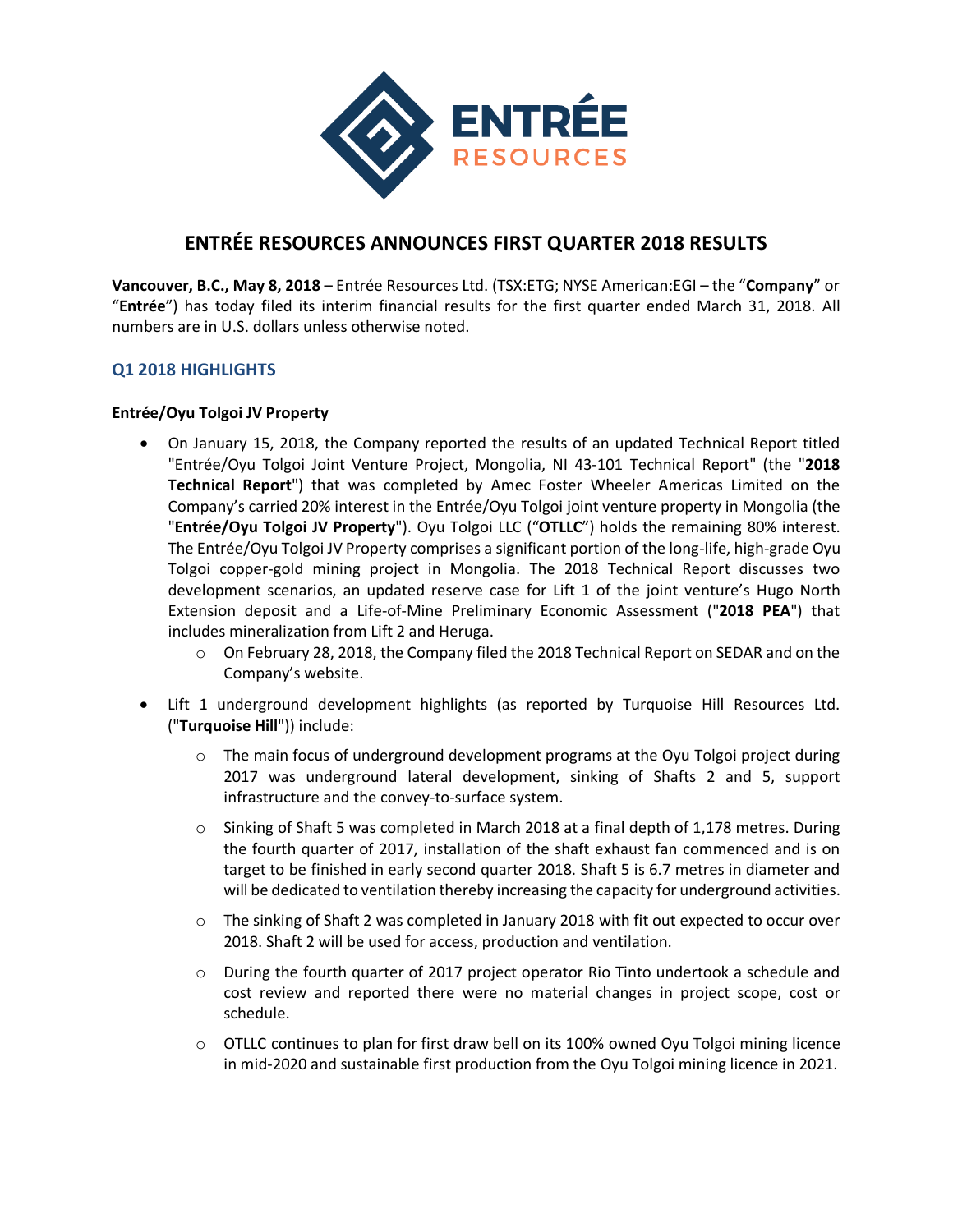## **Corporate**

- On February 5, 2018, Mark Bailey was appointed to the role of Non-Executive Chair of the Board. Mr. Bailey succeeded The Rt. Honourable Lord Howard of Lympne, who retired from his position as a director and Non-Executive Chair of the Board. Dr. Michael Price was also appointed to the Board of Directors to fill the vacancy created by Lord Howard's retirement.
- Q1 2018 net loss was \$0.7 million as compared to Q1 2017 (\$1.3 million) which was a reduction of 46% from the comparative period of 2017.
- Q1 2018 operating cash outflow after working capital was \$0.2 million (Q1 2017 \$1.2 million) and as at March 31, 2018, cash on hand was \$6.6 million.

# **OUTLOOK AND STRATEGY**

## **Entrée/Oyu Tolgoi JV Property**

With the completion and filing of the 2018 Technical Report, the Company is now focused on:

- Assessing opportunities to crystallize value ahead of production from the Entrée/Oyu Tolgoi JV Property.
- Streamlining Entrée's joint venture interest.
- Educating the market about the risk profile associated with Entrée's interest in the Entrée/Oyu Tolgoi JV Property.
- Working with Entrée's joint venture partner to advance any exploration opportunities on the Entrée/Oyu Tolgoi JV Property that may exist, including several near surface targets that have been identified.

#### **Corporate**

Throughout 2018, the Company's focus will be to maximize investor awareness of the results of the 2018 Technical Report and what this report means to the Company and all stakeholders, both current and potential.

Corporate costs, which include Mongolian site management, marketing and compliance costs, continue to be estimated between \$1.2 million and \$1.5 million for the full 2018 year.

# **SUMMARY OF FINANCIAL OPERATING RESULTS**

For the three-months ended March 31, 2018, the Company's net loss from continuing operations was \$0.7 million compared to \$1.1 million and \$1.3 million for the comparative periods of 2017 and 2016, respectively. The reduction from 2016 to 2018 was due to both a reduction in exploration related expenditures and foreign exchange fluctuations primarily related to the USD:CAD exchange rate.

Exploration costs were lower in both 2018 and 2017 compared to 2016 due to a reduction in staffing and general administrative costs in Mongolia.

General and administration expenditures in 2018 were lower than the same period in 2017 due to onetime strategic reorganization costs in 2017. The expenditures in 2018 were similar to the same period in 2016.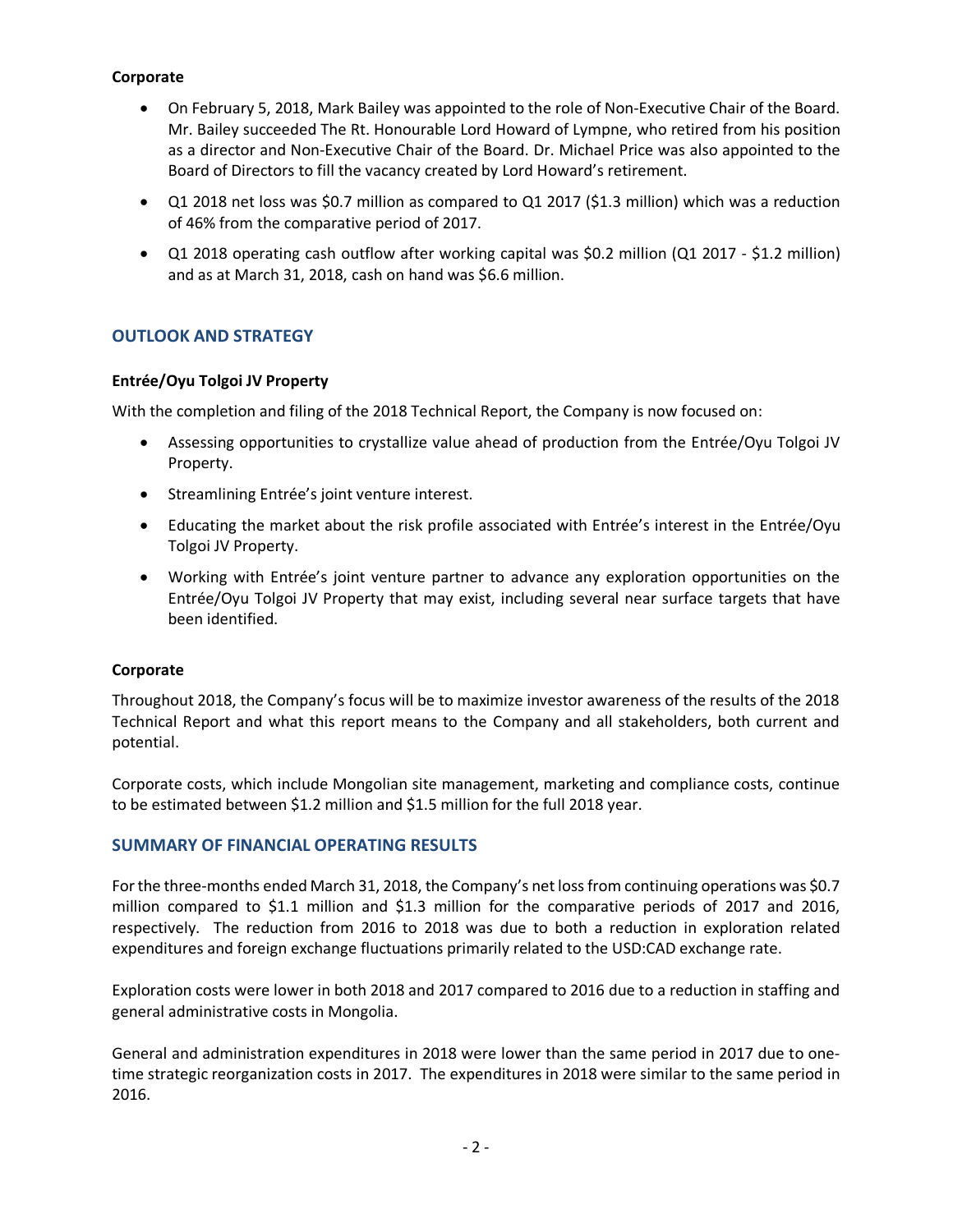The total assets as at March 31, 2018 are substantially lower than the comparative periods due to the completion of the restructuring and resulting roll out of the Company's U.S. assets and \$8,843,232 in cash and cash equivalents into Mason Resources Corp. in Q2 2017. The non-current liabilities as at March 31, 2018 is comparable to the balance at March 31, 2017 and at March 31, 2016.

The Company's Interim Financial Statements and Management's Discussion and Analysis ("**MD&A**") are available on the Company website at www.EntreeResourcesLtd.com, on SEDAR at www.sedar.com and on EDGAR at www.sec.gov.

## **QUALIFIED PERSON**

Robert Cinits, P.Geo., Entrée's Vice President, Corporate Development, a Qualified Person as defined by National Instrument 43-101 – *Standards of Disclosure for Mineral Projects*, has approved the technical information in this release. For further information on the Entrée/Oyu Tolgoi JV Property, see the Company's Technical Report, titled "Entrée/Oyu Tolgoi Joint Venture Project, Mongolia, NI 43-101 Technical Report", with an effective date of January 15, 2018, available on SEDAR at www.sedar.com.

# **ABOUT ENTRÉE RESOURCES LTD.**

Entrée Resources Ltd. is a well-funded Canadian mining company with a unique carried joint venture interest on a significant portion of one of the world's largest copper-gold projects – the Oyu Tolgoi project in Mongolia. Entrée has a 20% carried participating interest in the Entrée/Oyu Tolgoi joint venture, with a 30% interest in all mineralization identified above 560 metres elevation on the Entrée/Oyu Tolgoi JV Property. Sandstorm Gold Ltd., Rio Tinto and Turquoise Hill are major shareholders of Entrée, holding approximately 14%, 10% and 8% of the shares of the Company, respectively. More information about Entrée can be found at www.EntreeResourcesLtd.com.

#### **FURTHER INFORMATION**

David Jan Investor Relations Entrée Resources Ltd. Tel: 604-687-4777 | Toll Free: 1-866-368-7330 E-mail: djan@EntreeResourcesLtd.com

*This News Release contains forward-looking statements within the meaning of the United States Private Securities Litigation Reform Act of 1995 and forward-looking information within the meaning of applicable Canadian securities laws with respect to corporate strategies and plans; uses of funds; the value and potential value of assets and the ability of Entrée to maximize returns to shareholders; construction and continued development of the Oyu Tolgoi underground mine; plans for future exploration and/or development programs and budgets; anticipated business activities; proposed acquisitions and dispositions of assets; and future financial performance.*

*In certain cases, forward-looking statements and information can be identified by the use of words such as "plans", "expects" or "does not expect", "is expected", "budgeted", "scheduled", "estimates", "forecasts", "intends", "anticipates", or "does not anticipate" or "believes" or variations of such words and phrases or statements that certain actions, events or results "may", "could", "would", "might", "will be taken", "occur" or "be achieved". While the Company has based these forward-looking statements on its expectations about future events as at the date that such statements were prepared, the statements are not a guarantee of Entrée's future performance and are based on numerous assumptions regarding present and future business strategies, local and global economic conditions, and the environment in which Entrée will operate in the future, including the price of copper, gold and silver, anticipated capital and operating costs, anticipated future production and cash flows and the status of Entrée's relationship and interaction with the Government of Mongolia, Oyu Tolgoi LLC ("OTLLC"), Rio Tinto and Turquoise Hill on the Entrée/Oyu Tolgoi joint venture and the continued development of the Entrée/Oyu Tolgoi JV Property. With respect to the construction and continued development of the Oyu Tolgoi underground mine, important risks, uncertainties and factors which could cause actual results to differ materially from future results expressed or implied by such forward-looking statements and information include, amongst others, the timing and cost of the construction and expansion of mining and processing facilities; the timing and availability of a long term domestic power source for the Oyu Tolgoi underground mine (or the availability of financing for OTLLC to construct such a source); the ability of OTLLC to secure and draw down on the supplemental debt under the Oyu Tolgoi project finance facility and the availability of additional financing on terms reasonably acceptable to OTLLC, Turquoise Hill and Rio Tinto to further develop Oyu Tolgoi; delays, and the costs which would result from delays, in the development of the underground mine; projected copper, gold and silver prices and demand; and production estimates and the anticipated yearly production of copper, gold and silver at the Oyu Tolgoi underground mine. The 2018 PEA is based on a conceptual mine plan that includes Inferred resources. Numerous assumptions were made in the preparation of the 2018 PEA, including with respect to mineability, capital and operating costs,*